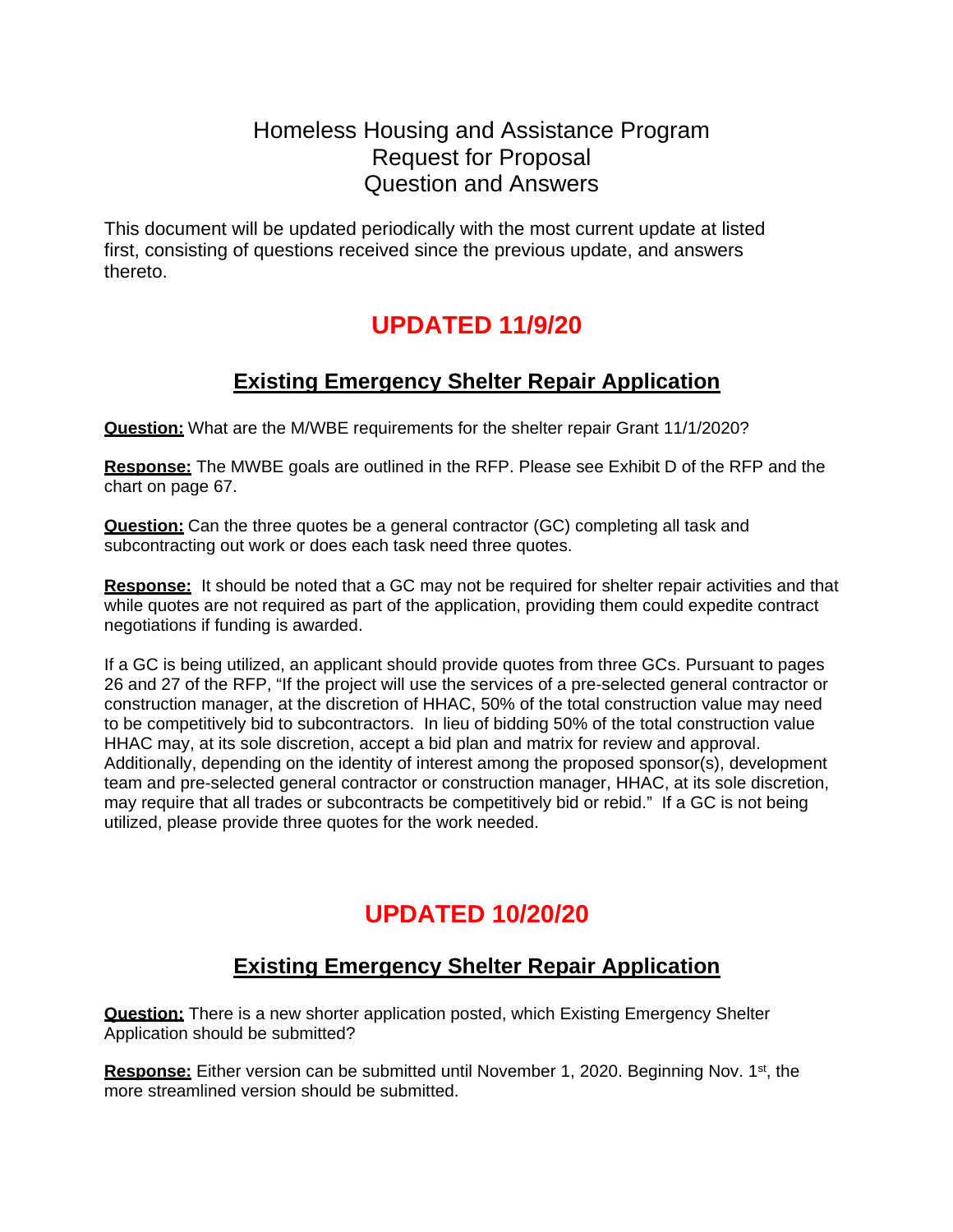**Question:** When working on the shorter version of the application for existing repairs that can be submitted. What supporting items do you need? Are photos or site drawings of the system needing repairs? Do you need architectural drawings?

**Response:** Supporting documentation should substantiate the repairs needed. Photos and site drawings are requested on page 4 of the application. Architectural drawings may be needed based on the scope of work required to make the health and safety repairs.

**Question:** When working on the shorter version of the application for existing repairs that can be submitted. How many copies do you need and in what form (paper or electronic)?

**Response:** Per the HHAP RFP (page 3) it states, "An original, two (2) hard copies, and five (5) complete electronic versions, for a total of eight (8) copies of each".

**Question:** Proposals should include supporting documentation that demonstrates the existing conditions are severe enough to impact the health and safety of the residents. Would you be able to specify what types of documentation might work?

**Response:** Healthy and safety concerns may be documented by staff or entities who inspect the facility, such as: The Department of Social Services, OTDA Division of Shelter Oversight and Compliance, the local Codes Enforcement or Fire Department. Supporting documentation should substantiate the repairs needed. Photos and site drawings are requested in the application.

# **UPDATED 10/14/20**

### **Letters of Support**

**Question:** Are applicants permitted to submit individual Letters of Support that address/support the applicant's proposals to both the Homeless Housing and Assistance Program and the Empire State Supportive Housing Initiative to operate the same supportive housing project?

**Response:** Letters of Support that address both HHAP and ESSHI requirements may be provided. A copy of the Letter of Support should be included for each proposal.

#### **Application Preparation/Forms**

**Question:** Should the applicant include organization/financial documents (certificate of incorporation or equivalent docs, audited financial statements) for a subcontractor that would be providing some of the supportive services?

**Response:** If the supportive services entity will be in the ownership structure, you may include them as a co-sponsor and incorporate their agency's documentation. If the entity will only be providing support services, a linkage agreement is sufficient.

**Question:** The instructions state: "One full set of architectural plans and copies of plans reduced to letter size (81/2" x 11")". Does that mean that we simply take the full size (24"x36") sheets and do a "fit to page" for 8-1/2"x11" paper? Or should we create separate 8-1/2"x11" plans in addition to the full-size set of drawings. Do the "as-is" (existing) floor plans have to be full size AND 8  $\frac{1}{2}$  x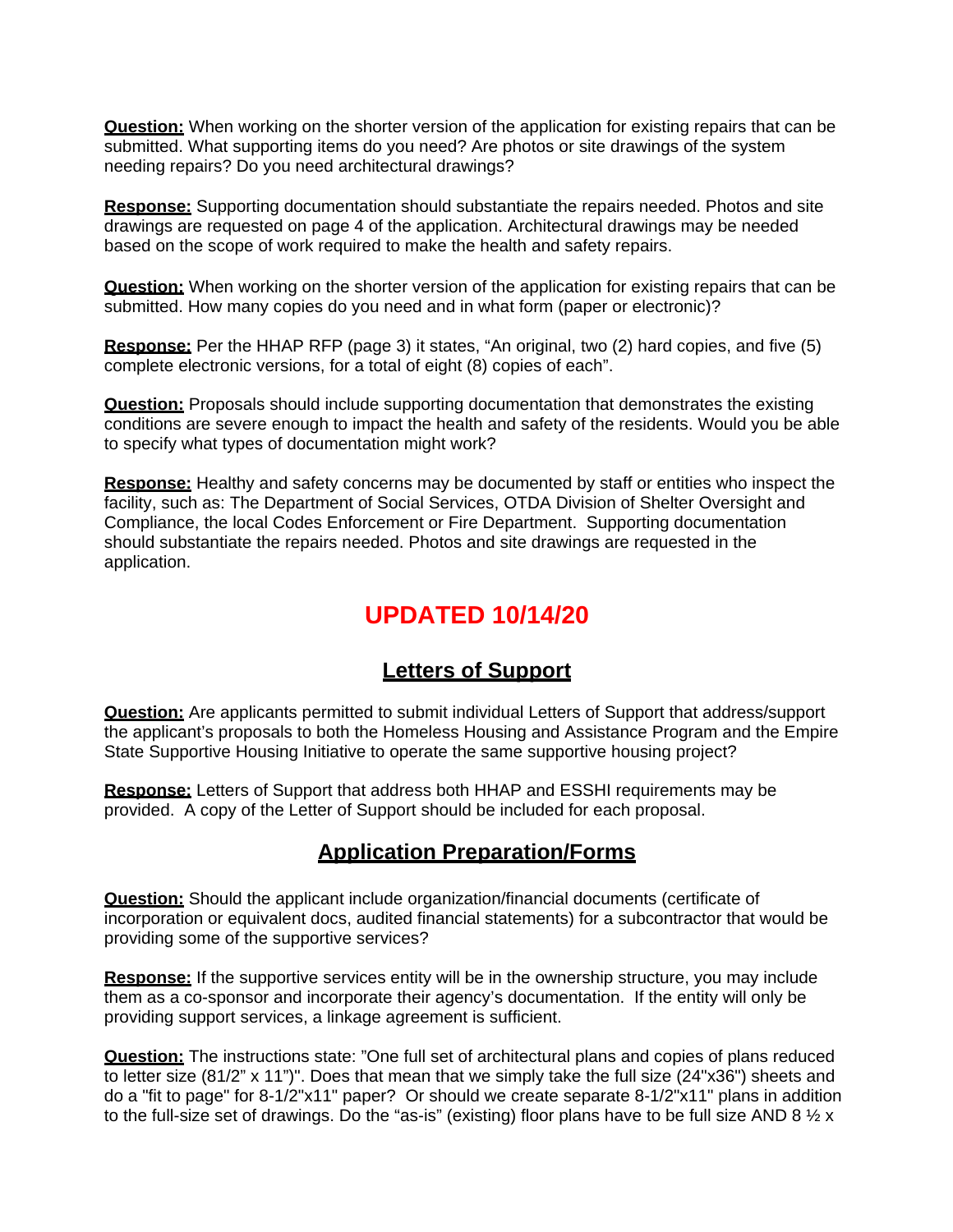11? For those drawings that do have to be full size, is it one set per the five bound copies or one full set with each copy?

**Response:** One full set is required with the original application, reduced size to 8  $\frac{1}{2}$ " X 11" should be included with all additional copies. "As is" (existing) floor plans should be a reduced size.

Question: On page 4 of the HHAP RFP states that priority points will be given to supportive housing projects targeted to long-staying families in emergency housing. What is the definition of long staying? Is there a minimum length of stay to meet this priority?

**Response:** For the purposes of the HHAP Request for Proposals (RFP), long staying families in in emergency housing is defined as families having an average length of stay in family shelter greater than the average length of stay for that Continuum of Care.

#### **SHPO/SEQRA**

**Question:** If submitting an application for an HHAP Operational project. Do such projects also require the SEQRA EAF?

**Response:** Applications for HHAP capital funding (may not include shelter repairs applications) requires submission of the Environmental Assessment Form (EAF) for SEQRA.

### **UPDATED 9/28/20**

### **Application Preparation/Forms**

**Question:** If applying for a project that has three buildings, all on one site, do we need to fill out separate A-4 Building Information Exhibits for each building or is that really in the case of scattered site projects?

**Response:** If the sites shares the same Section, Block, and Lot information one A-4 is sufficient.

**Question:** For Exhibit D-1, do both the applicant and co-applicant need to be prequalified in the Grants Gateway and have documents uploaded or is it sufficient for a co-applicant to be prequalified and an applicant to submit hard copies?

**Response:** All applicants needs to be pre-qualified in Grants Gateway. If there is a joint venture, with a for-profit, or a Tax Credit project, the non-profit needs to be pre-qualified in Grants Gateway only.

**Question:** If construction documents are available, is it preferred that these are submitted in Exhibit E-10 or a reduced set only showing what is requested? If the full set is preferred, please confirm if all trades should be submitted as hard copies, only in the electronic copies, and/or the full-size printed set.

**Response:** The most advanced level of drawings that are available should be submitted. Per the HHAP RFP Application, "*One full set of architectural plans and copies of plans reduced to letter size (8 ½ x 11) must be provided with each hard copy of the application submitted. Plans included in the electronic copy of the submission should be provided in .pdf format and printable to a*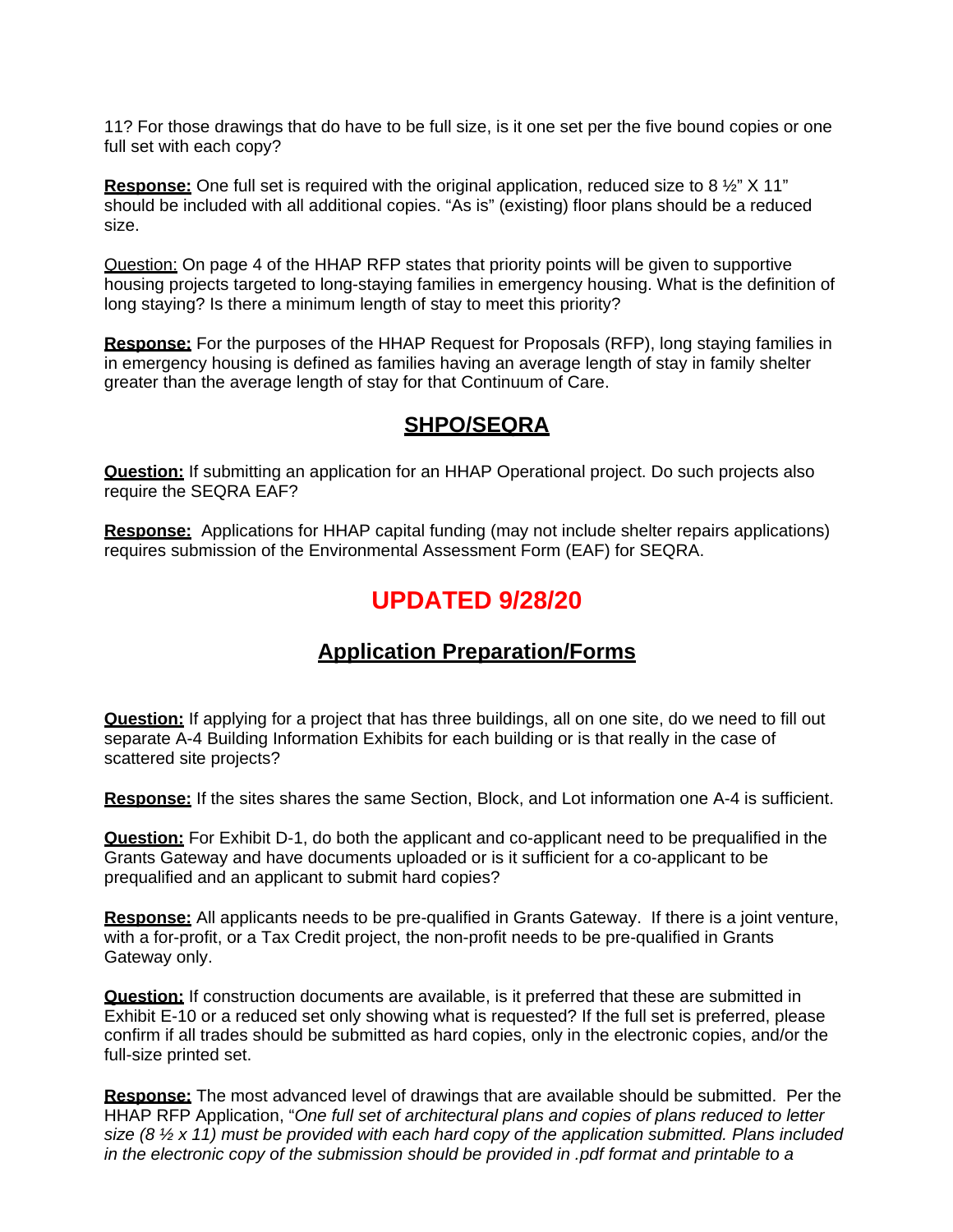#### *maximum of ledger sized paper."*

**Question:** For Exhibit E-8, in NYC, is a letter from a licensed architect certifying that the site is not in a Special Flood Hazard Area with a FEMA map attached sufficient as equivalent official determination?

**Response:** No, per the HHAP RFP Appendix A Application Requirements, Exhibit E-8 Flood Plane Letter from the appropriate jurisdictional authority when indicating whether the project site(s) is in a Special Flood Hazard Area (SFHA).

**Question:** For a Low-Income Housing Tax Credit project, does the Limited Partnership need to be formed at the time of application submission?

**Response:** No, at the of application stage the applicant is the non-profit. The Limited Partnership can be created later.

**Question:** The HHAP RFP requires notification to the local planning board. With regard to the local planning board, does this pertain to the village's local planning board or the county's local service planning board?

**Response:** Notification should be made to the local planning board responsible for approving building permits**.** 

**Question:** In D1, Applicant Information and Financial Statement, there is a request for a Current Organization Chart. Is this an entity chart or more of a staffing and program chart?

**Response:** D1 is requesting an Organizational Chart for the non-profit agency applying for HHAP funding.

**Question:** In D3, Required Certifications, the Non-Collusive Bidding Certification, is that something the Applicant signs or our General Contractor?

**Response:** The Non-Collusion Bidding Certification is requesting a signature from the applying agency (applicant).

**Question:** In the Agency Information Matrix on pages 45-46 of the application, is it correct that the items that are greyed out in the "Include with Application" column should not be included in the application, but should only be uploaded to the Document Vault in Grants Gateway?

**Response:** Documents can be included in the application or provided via Grants Gateway.

**Question:** On page 2 of Exhibit A4 Building Information (page 18 of the application), what "Tenure Type Proposed" (Single family, condominium, rental, cooperative) should be checked for a multiunit emergency shelter that does not charge rent?

**Response:** Checking cooperative is acceptable**.** 

### **Site Control**

**Question:** When demonstrating site control for a project where a non-profit currently owns land that will be conveyed to a joint venture of which they will be a member, is it acceptable to simply show to existing deed or does OTDA need to see an option agreement between the non-profit and the JV entity?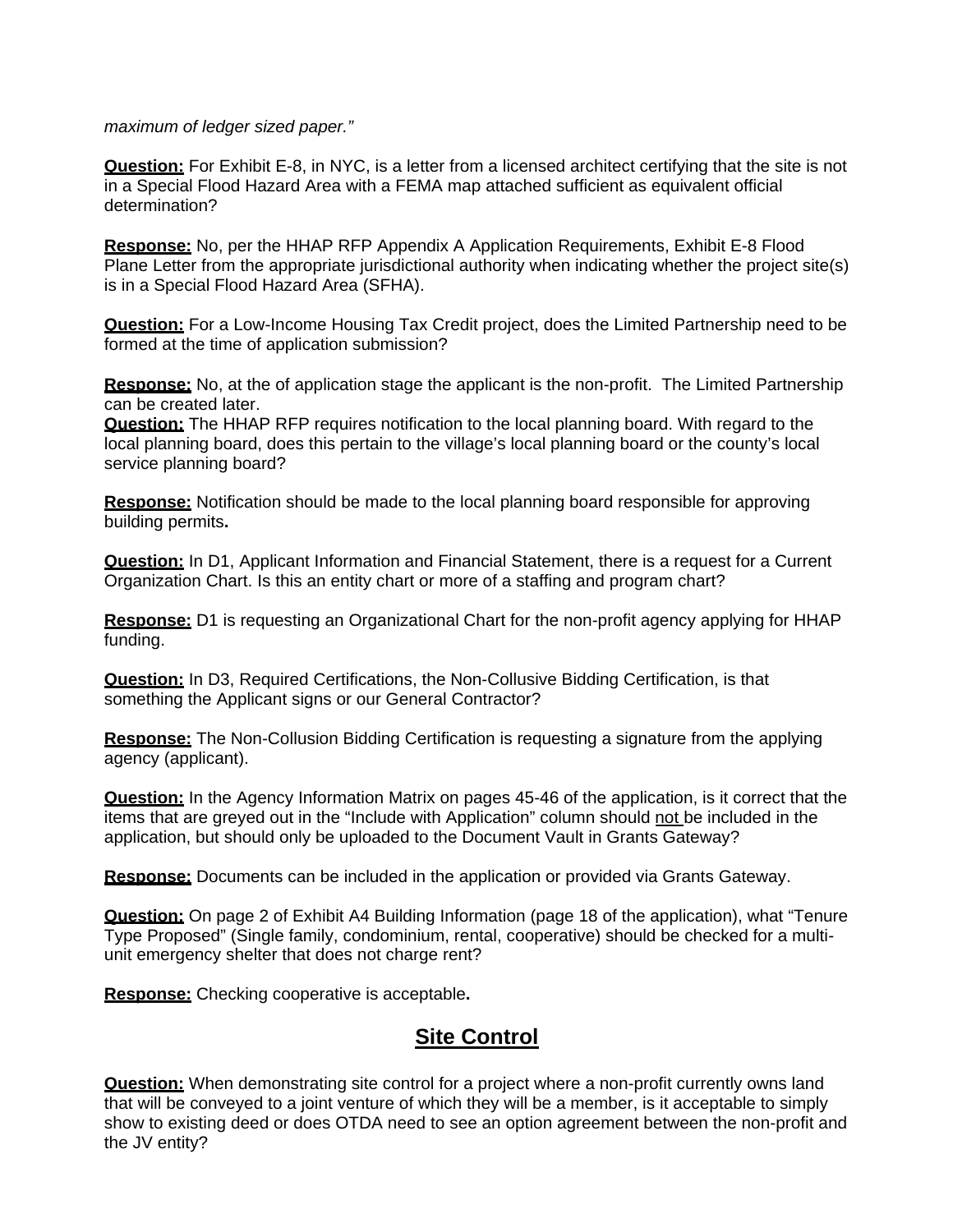**Response:** Site control of the applicant (non-profit) is acceptable. If the site will be conveyed to a JV later that should be explained in the application.

# **UPDATED 9/4/2020**

### **Existing Emergency Shelter Repair Application**

**Question:** If an organization intended to apply under the 2019 RFP for Shelter Repairs can they still do so, or do they now have to wait to apply under the 2020 RFP on October 9<sup>th</sup>, 2020?

**Response:** The release of the 2020 HHAP RFP supersedes the 2019 HHAP RFP. All applications will begin being accepted again on October 9<sup>th</sup>, 20202.

### **Application Preparation/Forms**

**Question:** The application references source documentation, so do we need to provide copies of any source documentation used or just make reference to it

**Response:** Yes, sources of data referenced should be footnoted.

**Question:** Do projects that are pursuing historic tax credits need to complete the SHPO online CRIS process described in Exhibit E-7? Our historic preservation consultant advises that the CRIS process is superseded by the historic tax credit application process.

**Response:** Submission of the project to SHPO is required.

**Question:** Can you give me an idea of what the approximate turnaround time might be from submission of the application until we have a decision from you? And, once an award is made, how long is it between award letter and contract execution (assuming we turn around your paperwork promptly)?

**Response:** The HHAC Board for approves all awards. The HHAC Board meeting on the first Wednesday of every even month. From application submission to HHAC Board recommendations typically takes approximately three months. From award letter to contract varies based on the pre-development needs of the awardee. HHAC has a two-part contract process, Pre-Construction, if funds are needed prior to constriction; and Final Award, when construction activities are to commence. The execution of the Final Award Agreement requires all Architectural drawings to be reviewed and approved, as well as the entire General Contractor bid selection process to be completed.

**Question:** If an organization obtained a SHPO determination in 2019 for our project, do we need to re-submit and get a new determination in 2020?

**Response:** Applicants are encouraged to check the SHPO status to confirm nothing has changed.

**Question:** On E-3, it is required that we provide the total building construction cost (without contingency) but with general conditions overhead and profit. It states this figure should be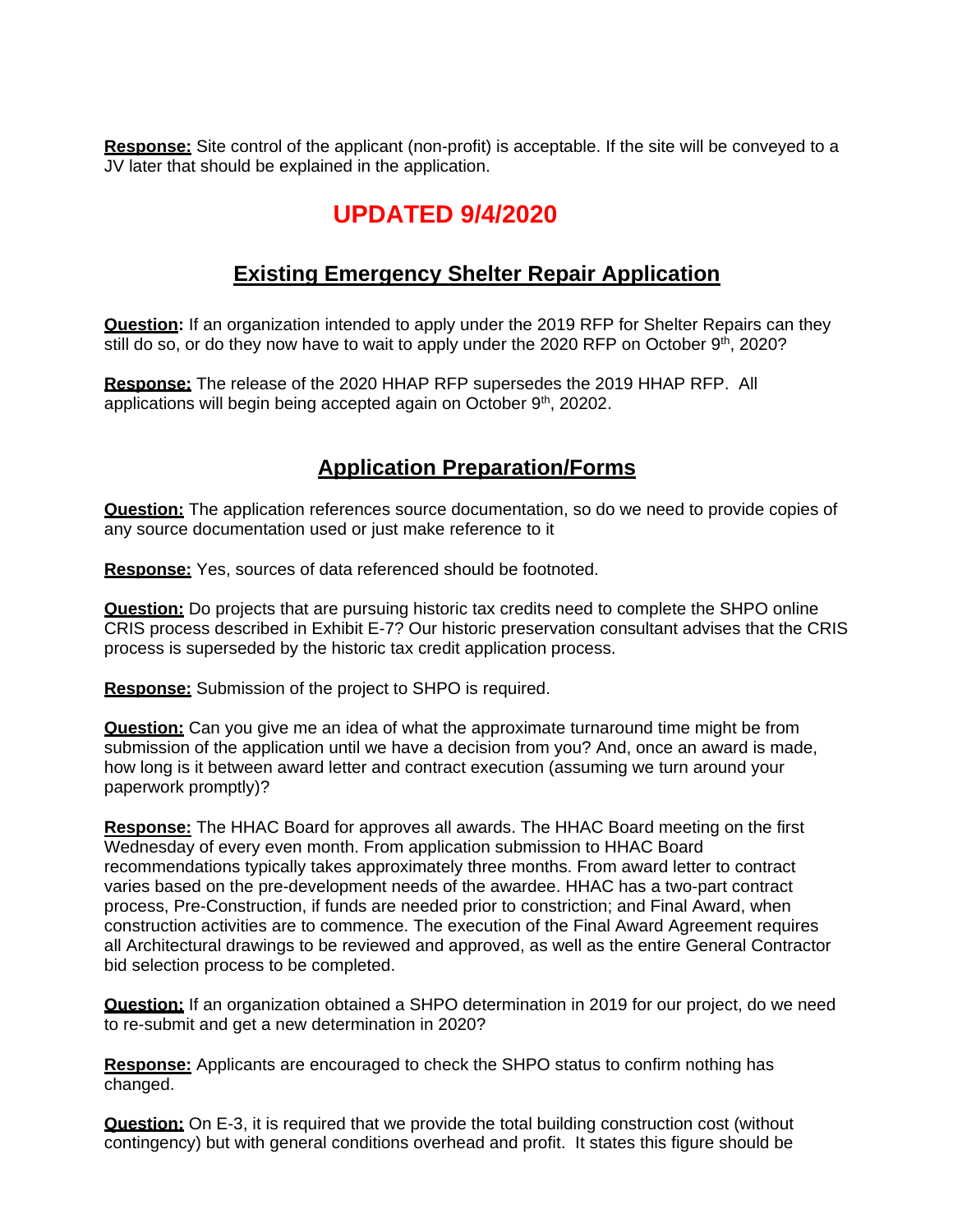transferred to Exhibit B-1, Line C.1. But in Section C of B-1, there are 3 lines, one of which is for the Construction Manager Fee. Our Construction firm is the Construction Manager, so their overhead and profit is in the total cost for Exhibit E-3. Since we don't have a construction manager, should we put in 0 for line C.3 in Exhibit B-1?

**Response:** An applicant can have a General Contractor (GC), who will charge Overhead and Profit (O&P), or a Construction Manager (CM), as builder, who will charge a CM fee. In B-1, Section C, there should be the construction price, including O&P for a GC, and contingency. If utilizing a CM, the construction price (with no O&P), construction contingency and CM fee should be included in the respective labeled lines.

**Question:** If we are planning to serve populations with multiple special needs, do we include all of them in Exhibit A-1. For example, we are planning to develop seven units for homeless individuals who are severely mentally ill and/or substance use disorders, and in our experience, the majority of residents will have co-occurring disorders.

**Response:** Exhibit A-1 of the HHAP Application requests applicants to designate units by primary disability or life challenge. Requests wishing to serve multiple populations should identify units for each. Using the example provided, three units could be designated for SMI and four for SUD. Please note the Empire State Supportive Housing Initiative (ESSHI) has the same requirement.

**Question:** Exhibit E1 references the Phase I and Phase II, do we need to include the entire report or just the summary?

**Response:** We would prefer to have access to the entire report and would suggest including the summary in the hard copies of the application, with a reference that the full report is available electronically in the electronic copies of the application.

**Question:** How current does the Certificate of Good Standing (long form) that will be included in the application need to be?

**Question:** How current does the Certificate of Good Standing (long form) that will be included in the application need to be?

**Response:**A Certificate of Good Standing (long form) certifies that the applicant is in good standing and lists all amendments to the original Certificate of Incorporation that have been filed. A Certificate of Good Standing can be obtained from the NYS Department of State [\(www.dos.state.ny.us\)](http://www.dos.state.ny.us/). Please allow sufficient time to order the Certificate to ensure that it is included in the application and make sure to order the long form, rather than the short form, which lists only name change amendments. The Certificate of Good Standing (long form) should be as up to date as possible.

**Question**: How can I make adjustments to the protected excel sheets in the application?

**Response:** The password to unprotect the Excel worksheets is "HHAP". Please keep in mind that it is the applicant's responsibility to ensure that all calculations are accurate; inaccurate calculations may negatively impact the overall competitiveness of a proposal**.**

**Question:** In Exhibit C-2: If the proposed project does not require a license or certification and the agency does not have a certified facility do we skip this section? There is no box to check for N/A.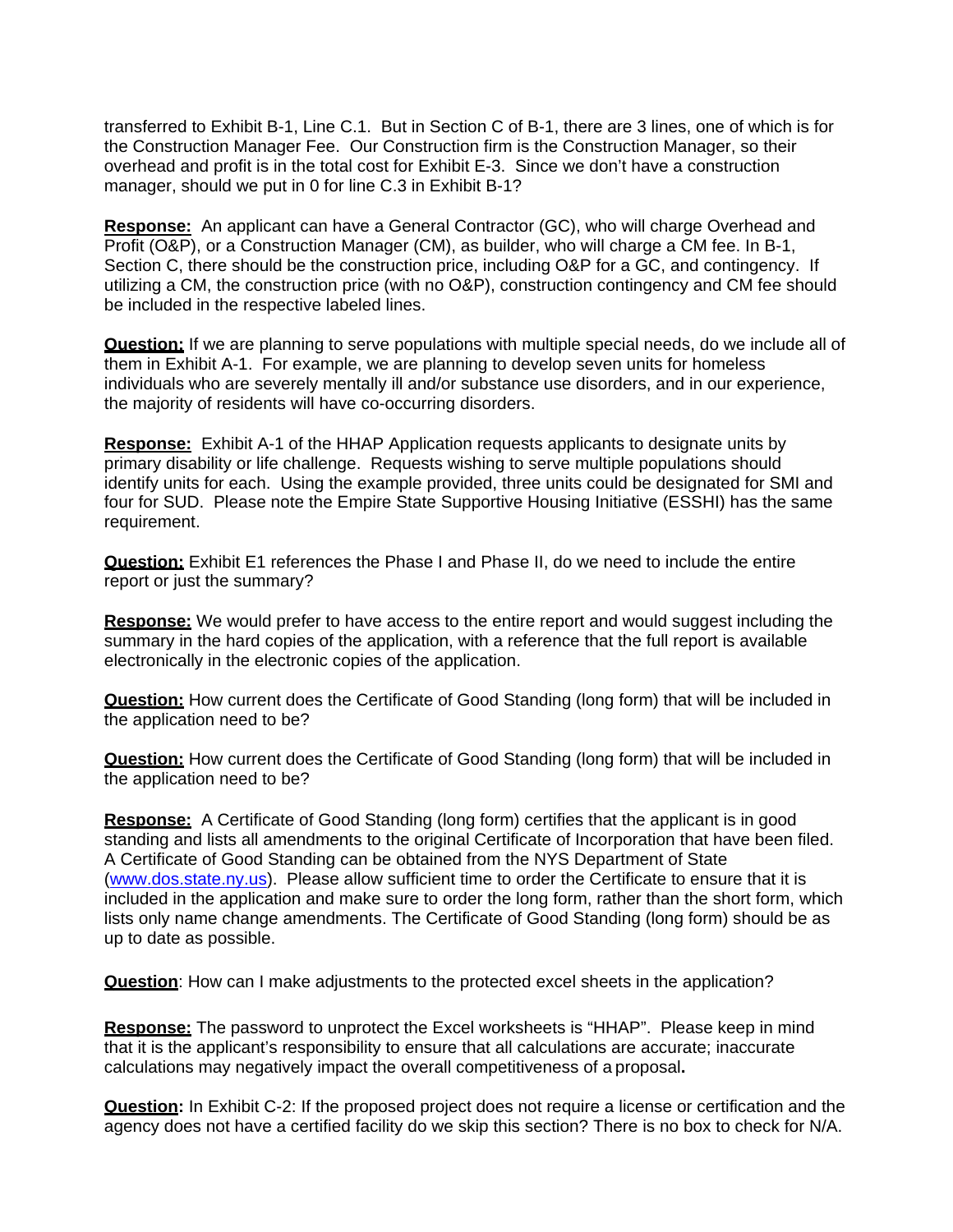**Response:** If the proposed project does not require a license or certification please write N/A.

**Question:** How do we get the SHARS number for our agency?

**Response:** In the Definitions section of the HHAP application, page 8, it states, "The Statewide Housing Activity Reporting System (SHARS) is maintained by NYS Homes and Community Renewal (HCR). SHARS is an automated system for tracking, reporting and monitoring certain housing projects that apply for receive state funds. If a property included in the HHAP application has applied for or previously received an investment of state funds, please contact HCR to determine if a SHARS ID number already exists." SHARS numbers are not provided by HHAC or OTDA.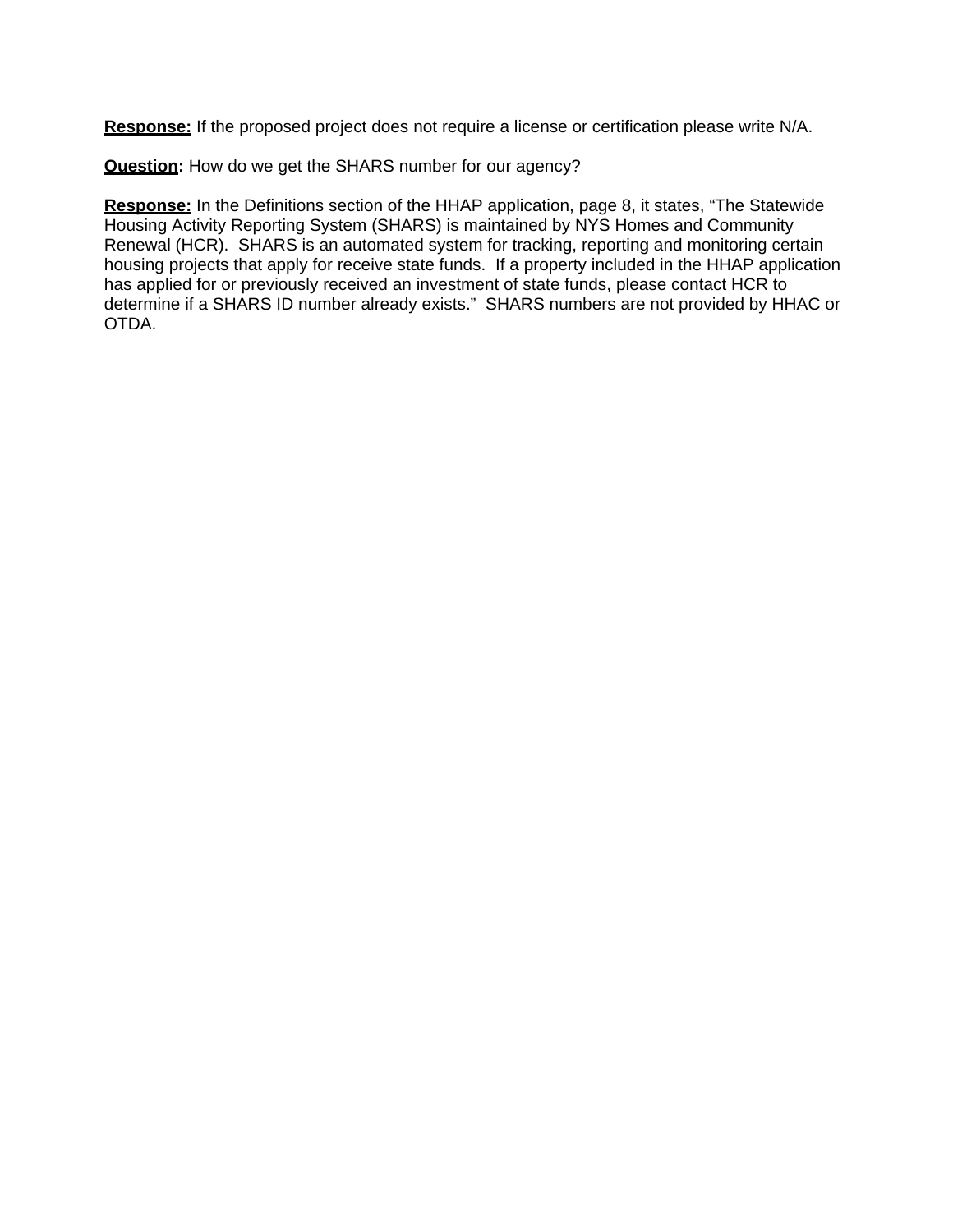# **Existing Emergency Shelter Repair Application**

**Question:** If an organization applies for and receives a \$100,000 grant for a specific shelter that it operates, can it apply again for additional funding in a subsequent year for other types of repairs?

**Response:** Per the HHAP RFP, an application for existing emergency shelter repairs cannot have an ongoing need. Repairs should be those related to areas cited by OTDA Division of Shelter Oversight & Compliance, the Local District, or other type of code enforcement. Should an application be awarded HHAP funds to address the current Health and Safety needs of the shelter, and in subsequent years new concerns arise, a proposal may be submitted assuming HHAP funds are available. Even if new concerns arise, an existing emergency shelter under contract with HHAP for shelter repairs will not be able to apply again until the contract term has ended or no more than twice in any five-year period.

**Question:** We understand that we need three bids/quotes for each repair activity, but if we proposing a repair that requires specialty work and there are not three vendors in our region, can we submit with fewer bids? Also, if we reach out to multiple vendors to obtain bids and we have vendors decline, do they count towards the three bids or do we have to have three actual estimates?

**Response:** Three bids are not required as part of the application. Bids are encouraged to assist in expediting the work. HHAP policy is any work over \$10,000 does require three bids, which can be completed after the award reservation has been granted.

**Question:** We are bidding out each repair per the instructions, and it is our understanding that low bids should be selected. If all of the low bids are not MWBE vendors, how do we meet the MWBE requirement? Should we select an MWBE vendor that has a higher quote in order to meet the MWBE expectation?

**Response:** The lowest responsible bid should be chosen. A responsible bid would include the bid that can assist the sponsor in achieving the MWBE and SDVOB goals.

**Question:** Do applications for Existing Emergency Shelter Repairs need to comply with the MWBE 15% each?

**Response:** All New State Contracts have a MWBE and SDVOB goal. In the HHAP RFP, the overall MWBE goal is approximately 30%, with a regional breakout for MBEs and WBEs. The SDVOB goal is 6%.

**Question:** The RFP states that the agency can have their own maintenance staff preform the repairs – but it is not clear if you have to bring a contractor in to complete the repairs – would we need to comply with MWBE and SDVOB?

**Response:** Depending on the proposed scope of work, an agency's own staff may perform the needed repairs. MWBE and SDVOB goals can still be achieved through purchase of supplies. All efforts to achieve MWBE and SDVOB goals need to be documented.

**Question:** How many bids for each repair do we need to get before creating our budget?

**Response:** Three quotes should be submitted for small/ standalone work or to purchase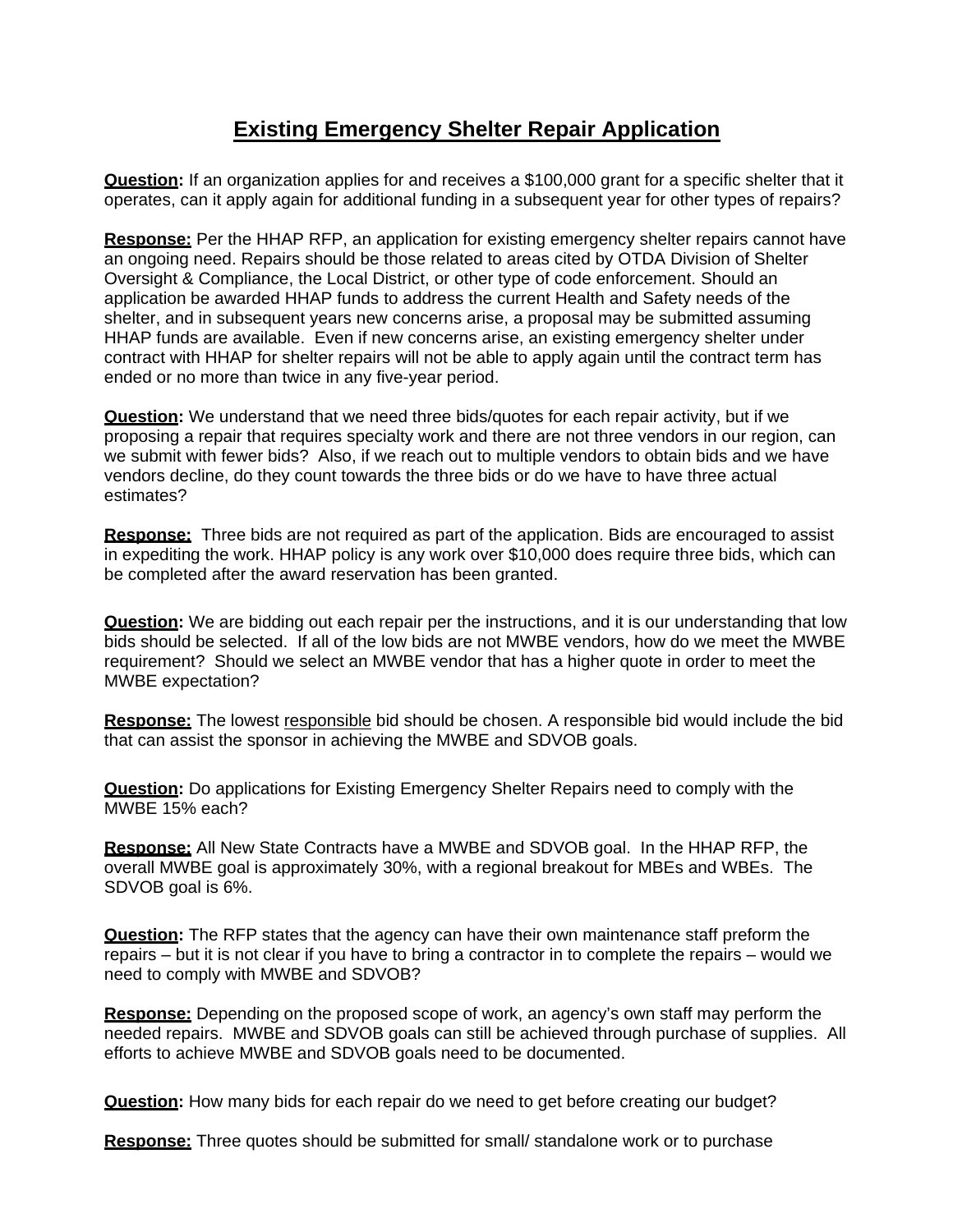equipment, regardless of price.

**Question:** What is needed for Documentation of Need for the Existing Emergency Shelter Repairs?

**Response:** While there is no specific documentation of need section in the Existing Emergency Shelter Repairs Application, proposals should include supporting documentation that demonstrates the existing conditions are severe enough to impact the health and safety of the residents.

Applicants may include this information as part of Exhibit E-2: Scope of Work and Cost Estimate, Inspection reports citing the conditions is an example that may be provided.

### **Contract Information**

**Question:** Are funds that are awarded to existing emergency shelters to complete repairs, subject to a lease term that equals the HHAC contract term (currently the minimum is 25 years)?

**Response:** No, funding for Existing Emergency Shelter Repairs are not subject to a 25-year contract. In some instances, they may be subject to up to seven years.

### **Olmstead**

**Question:** For a scattered site project how does the Olmstead Rule of 50% occupancy by residents with disabilities work, would it be per building or the whole project?

**Response:**HHAP funding can be used to acquire, construct or rehabilitate buildings to expand the supply of housing for low-income persons who are, or would otherwise be, homeless. A homeless person is defined as an undomiciled person (whether alone or as a member of a family) who is unable to secure permanent and stable housing without special assistance, as determined by the Commissioner of OTDA. Non-profit corporations and their subsidiaries, charitable organizations, municipalities and public corporations are eligible to apply for HHAP. Homelessness is not a disability, but rather a life challenge, and therefore does not trigger Olmstead on its own. Applicants proposing to serve target populations with disabilities should contact the appropriate State agency to discuss specific Olmstead considerations, as they can differ.

### **Empire State Supportive Housing initiative (ESSHI)**

**Question:** Do you need to have HHAP funding the get ESSHI funding and vice versa? Or can you apply if you only supportive services for already existing housing for homeless people?

**Response:** An applicant can apply to HHAP without ESSHI.

### **General Questions and Answers**

**Question:** Is there a limit to how many applications can be submitted, per grant cycle.

**Response:** The RFP does not limit the number of separate applications from any particular applicant per year. There is a limit on re-submissions of a previous application, for the same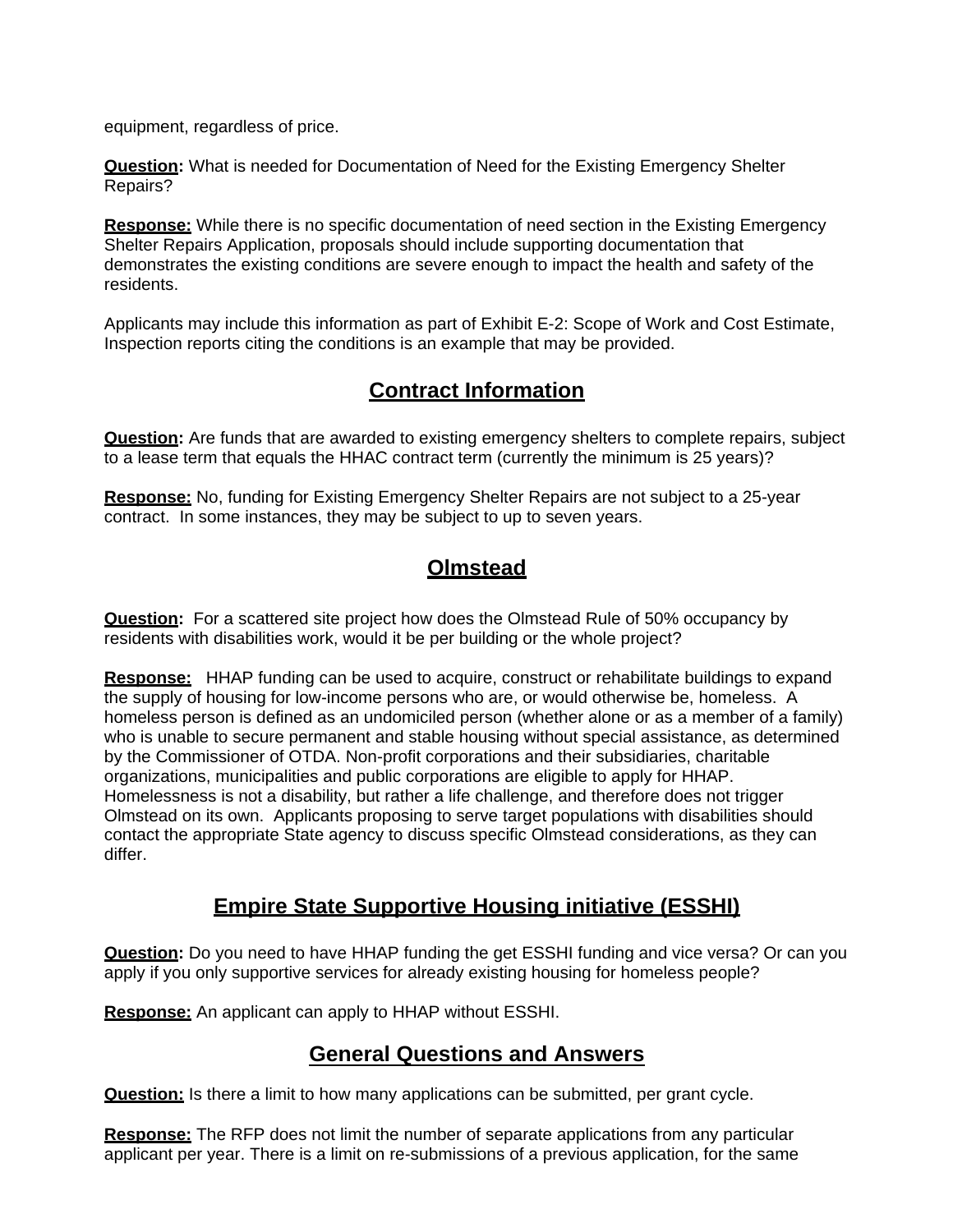project, which can only be submitted twice in one fiscal year. If multiple applications are submitted by one agency, we would be concerned about and consider the capacity of a grantee to develop multiple projects effectively simultaneously, and consider the timing and project readiness of the proposed projects, but there is no bar against submitting multiple applications.

**Question:** In preparation of submitting a 2020 HHAP application - the previously submitted application obtained letters of support and linkage agreements that were fully executed. When officially submitting a 2020 application, do the letters of support and the linkage agreements need to be updated.

**Response:** The RFP and application (and scoring instrument) do not speak to having a sunset on linkage agreements. Letters of support, however should be dated within six months.

The definitions section of the Application states: "Letter of Support A letter of support indicates that the author is in favor of the proposed project. Be sure that each letter accurately describes the project. All letters of support must be dated within six (6) months of the submission date of this application. Letters of support do not substitute for commitment letters or linkage agreements."

### **Concept Papers**

**Question**: We're planning on submitting a concept paper. Is submission of a concept paper required prior to a full application? Is there a deadline for the concept paper?

**Response**: Agencies interested in pursuing HHAP funding are highly encouraged, but not required, to submit a concept paper before submitting an application. A key to the success of any project is in the initial planning. Concept papers can be an extremely important part of the planning process because they enable HHAC to review potential projects and explore ideas without imposing heavy burdens on prospective applicants. Concept papers help HHAC assess whether or not the proposed project is eligible for funding and enable HHAC to provide guidance and feedback prior to the submission of a full proposal. Concept paper submission guidelines can be found on OTDA's website. Concept papers may be submitted at any time.

### **Funding Parameters**

**Question:** Is there a per-unit maximum?

**Response:** HHAC has no predetermined limit on the amount of funding that will be awarded on a per unit basis, but has established that no single award may exceed \$10 million and no single sponsoring organization shall receive more than 25% of the funds available in any given State fiscal year for one or more projects unless HHAC determines that it is in the best interest of the State to do so. (Please see section VI. Terms and Conditions of the RFP).

While per unit limits have not been established, applicants should be aware that HHAC employs guidelines to evaluate project cost. These guidelines are based on many factors, including recent historical data, the type of construction, the nature of the housing program and regional considerations. HHAC does not publish its cost guidelines out of concern that applicants will either underestimate or overestimate the true project cost in an effort to "back into" the guidelines. This does not give applicants a competitive edge. If the request is based on an informed, honest, cost-effective estimate of cost of construction is likely to approximate the HHAC guidelines.